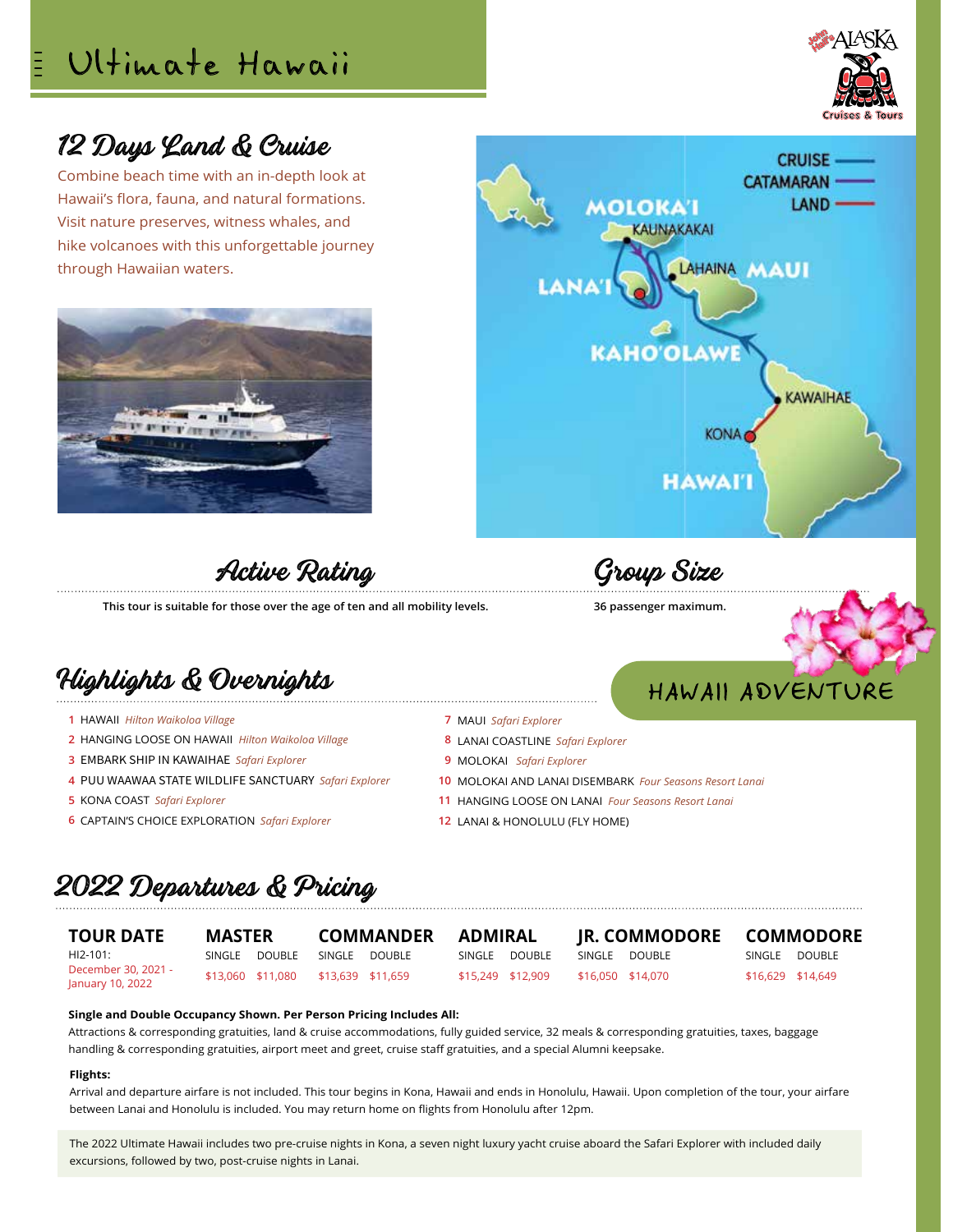

# Daily Itinerary: Days 1-7

### **Hawaii** 1

After a long day of traveling, arrive at the Kona airport to be greeted by your John Hall's Alaska team. Check into the beautiful Hilton Waikoloa offering views of Hawaiian Blue Waters. Dinner will be at your leisure this evening. *Dinner*

### **Hanging Loose on Hawaii** 2

Today, choose to relax at the beach or enjoy included resort activities. Additional activities are available for an additional cost. Enjoy a welcome reception and meet your fellow travelers this evening along with a beautiful group dinner to ring in the New Year of 2022. *All Meals*

### **Kona & Embarkation** 3

Relax this morning then travel to downtown Kona for lunch and free time before boarding your luxury cruise vessel, the Safari Explorer, awaiting dockside at Kawaihae Harbor. Set sail and enjoy the sunset before dropping anchor for the evening. *All Meals*

#### **Puu Waawaa State Wildlife Sanctuary**  4

You're off to Puu Waawaa State Wildlife Sanctuary where you and a local naturalist climb the trails above the Kona coast. How will you explore? Head 6,000 feet up Hualalai Volcano on a long hike up the cool and misty slopes, complete with natural history interpretation. Hike through dry-land native forest and past lava tubes, and peer into a pit crater from its edge (if you're up for it, you can even go inside a lava tube). A shorter option boasts views of craters, fissures, and lava tubes. Recharge and fuel up with lunch at a coffee plantation on the mountain. *All Meals*

# **Kona National Historic Parks**

Pu'uhonua O Honaunau National Historical Park offers a morning of snorkeling filled with corals, sponges, tropical fishes. Or, explore the rugged coastline on a skiff ride. Round out your day at Kaloko-Honokohau National Historic Park. Visit with the ranger, hike the trail to petroglyphs, or check out the Kaloko fish pond and remnants of the Aiopio fish trap. Bird watch or relax on the white coral sand beach. *All Meals* 5

## **Captain's Choice**

Leave it to your Captain and crew to seek out and unveil the best opportunities the islands hold in store today. Dramatic volcanic backdrops, marine life sightings, and chances for snorkeling, kayaking, and paddle boarding are all possible! *All Meals* 6

### **Marine Wildlife & Maui** 7

The marine sanctuary located between Lanai, Molokai, and Maui, provides front-row seats as you cruise through these productive breeding grounds searching for dolphins, whales, and other marine life. Or look beneath the surface from your kayak or paddle board. Then stretch your legs in Lahaina for an afternoon amble through this historic town. Or, take a leisurely beach stroll. *All Meals*









**Hilton Waikoloa New Year's Eve celebration Hawaii Beach Day "Talk story" with a local Kahuna in Molokai Molokai Museum Hualalai Volcano hike Explore two national historic parks Evening pa'ina (feast) and jam session with Molokai locals**

**Lunch at a mountainside coffee plantation Humpback National Marine Sanctuary & marine wildlife Sea turtle habitat snorkel Lanai Culture and Heritage Center Snorkeling, kayaking, paddle boarding, & skiff explorations Lanai Beach Day**